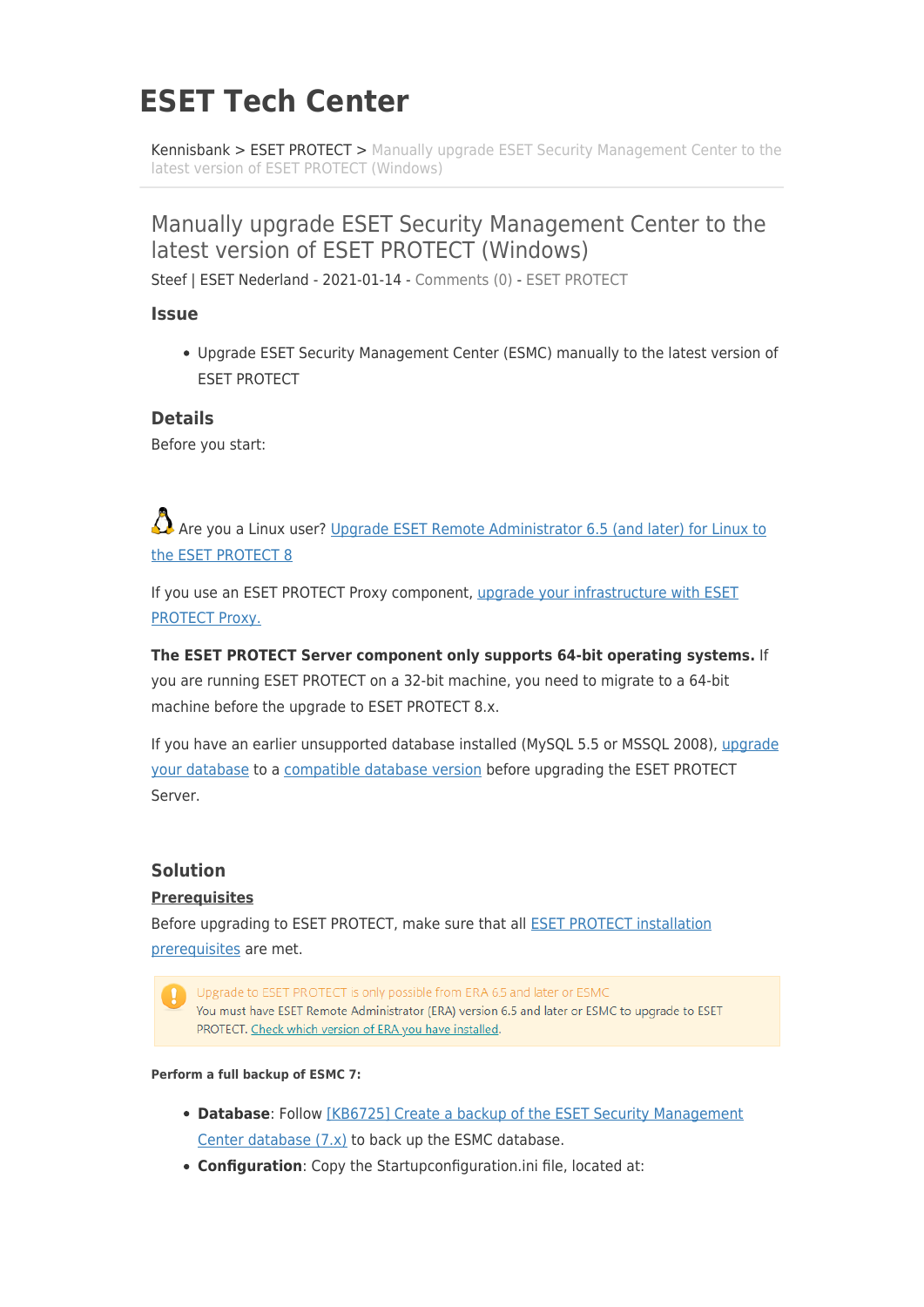C:\ProgramData\ESET\RemoteAdministrator\Server\EraServerApplicationData

- **Certificates**: Export the [Certification Authorities](https://help.eset.com/getHelp?product=esmc_admin&version=latest&lang=en-US&topic=export_a_public_key) and [Peer Certificates.](https://help.eset.com/getHelp?product=esmc_admin&version=latest&lang=en-US&topic=export_certificate)
- **Mobile Device Connector**: If this component is used, copy the Startupconfiguration.ini located at: C:\ProgramData\ESET\RemoteAdministrator\MDMCore\EraServerApplicationData\Con figuration.

#### **Upgrade to ESET PROTECT**

- 1. Click the link below to download the ESET PROTECT installer for Windows: [Download ESET PROTECT installer](https://www.eset.com/int/business/download/eset-protect)
- 2. Run the installer file Setup.exe.

| $\circledcirc$ - $\uparrow$<br>B  | > This PC > Downloads > Setup_x64 (1) |                       |                 |               |              | $\times$ 0         | Search Setup_x64 (1) | $\mathrel{\mathcal{A}}$ |
|-----------------------------------|---------------------------------------|-----------------------|-----------------|---------------|--------------|--------------------|----------------------|-------------------------|
| <b>A Sir</b> Favorites            | Name                                  | Type                  | Compressed size | Password Size | Ratio        | Date modified      |                      |                         |
| Desktop                           | installers                            | File folder           |                 |               |              | 11/17/2020 6:10 AM |                      |                         |
| Downloads                         | Sciter64.dll                          | Application extension | 2,218 KB No     |               | 5,270 KB 58% | 9/19/2020 8:06 PM  |                      |                         |
| Recent places                     | E Setup                               | Application           | 2,596 KB No     |               | 8,746 KB 71% | 11/16/2020 8:00 PM |                      |                         |
| <b>b</b> [ <sup>8</sup> ] This PC |                                       |                       |                 |               |              |                    |                      |                         |
| <b>Digital</b> Network            |                                       |                       |                 |               |              |                    |                      |                         |
|                                   |                                       |                       |                 |               |              |                    |                      |                         |
|                                   |                                       |                       |                 |               |              |                    |                      |                         |
|                                   |                                       |                       |                 |               |              |                    |                      |                         |
|                                   |                                       |                       |                 |               |              |                    |                      |                         |
|                                   |                                       |                       |                 |               |              |                    |                      |                         |
|                                   |                                       |                       |                 |               |              |                    |                      |                         |
|                                   |                                       |                       |                 |               |              |                    |                      |                         |
|                                   |                                       |                       |                 |               |              |                    |                      |                         |
|                                   |                                       |                       |                 |               |              |                    |                      |                         |
|                                   |                                       |                       |                 |               |              |                    |                      |                         |
|                                   |                                       |                       |                 |               |              |                    |                      |                         |
|                                   |                                       |                       |                 |               |              |                    |                      |                         |
|                                   |                                       |                       |                 |               |              |                    |                      |                         |
|                                   |                                       |                       |                 |               |              |                    |                      |                         |
|                                   |                                       |                       |                 |               |              |                    |                      |                         |
|                                   |                                       |                       |                 |               |              |                    |                      |                         |

3. Click **Next.**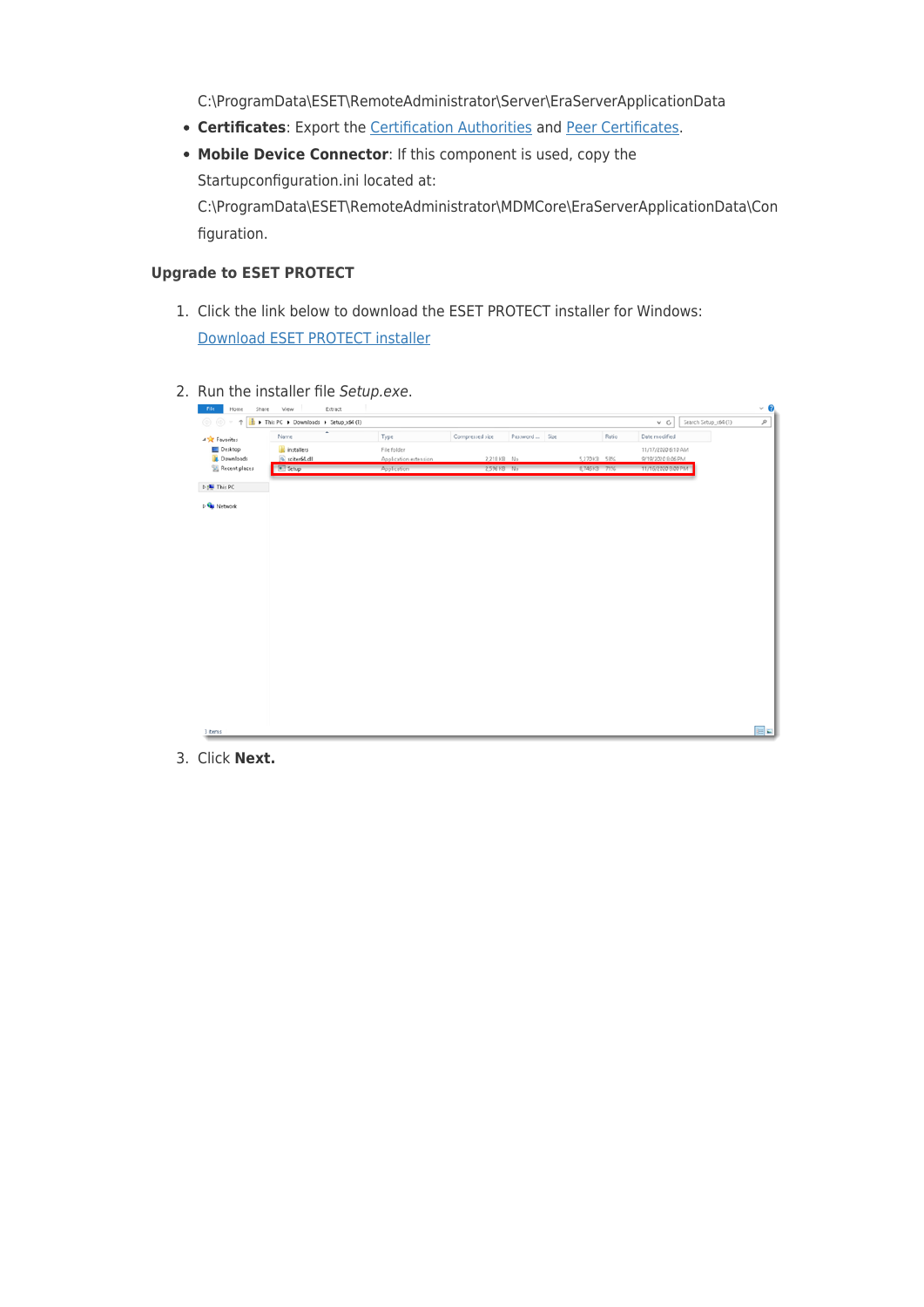| $\bullet$                                                                                                                          | x<br>о<br><b>ESET PROTECT Setup</b>                                                                                                                                                                                                                                                                                                                                              |
|------------------------------------------------------------------------------------------------------------------------------------|----------------------------------------------------------------------------------------------------------------------------------------------------------------------------------------------------------------------------------------------------------------------------------------------------------------------------------------------------------------------------------|
| (esen)<br><b>PROTECT</b>                                                                                                           | <b>ESET PROTECT Setup</b>                                                                                                                                                                                                                                                                                                                                                        |
| ▶ Welcome<br><b>Action type</b><br><b>Terms</b> and conditions<br>Components<br>Pre-installation checkup<br>Installation<br>Finish | Quick setup guide<br>$\odot$<br>Instructions and information for successful installation.<br>Fh<br>Installation & Upgrade guide<br>Product documentation that provides overview of all installation<br>options.<br>$\triangleright$<br>Instructional videos<br>Visit the ESET Youtube channel to watch instructional videos about<br><b>ESET PROTECT.</b><br>English<br>Language |
|                                                                                                                                    | Language used for pre-defined content. This will not be affected by the Web<br>Console language setting.                                                                                                                                                                                                                                                                         |
|                                                                                                                                    | <b>Back</b><br><b>Next</b><br>Cancel                                                                                                                                                                                                                                                                                                                                             |

4. Select **Upgrade all components** and click **Next**.

| Ø                                                     | <b>ESET PROTECT Setup</b>                                              | ×<br>□ |
|-------------------------------------------------------|------------------------------------------------------------------------|--------|
| <b>esen</b><br><b>PROTECT</b>                         | <b>Select action type</b>                                              |        |
|                                                       | Select an action to be performed with ESET PROTECT and its components: |        |
| Welcome<br>Action type<br><b>Terms and conditions</b> | Install                                                                | A      |
| Components<br>Pre-installation checkup                | <b>Upgrade all components</b><br>О                                     |        |
| Installation<br>Finish                                | <b>Uninstall</b>                                                       | A      |
|                                                       |                                                                        |        |
|                                                       |                                                                        |        |
|                                                       |                                                                        |        |
|                                                       | <b>Next</b><br><b>Back</b>                                             | Cancel |

5. Read the End-User License Agreement, click **I accept the terms in the License Agreement** and then click **Next**.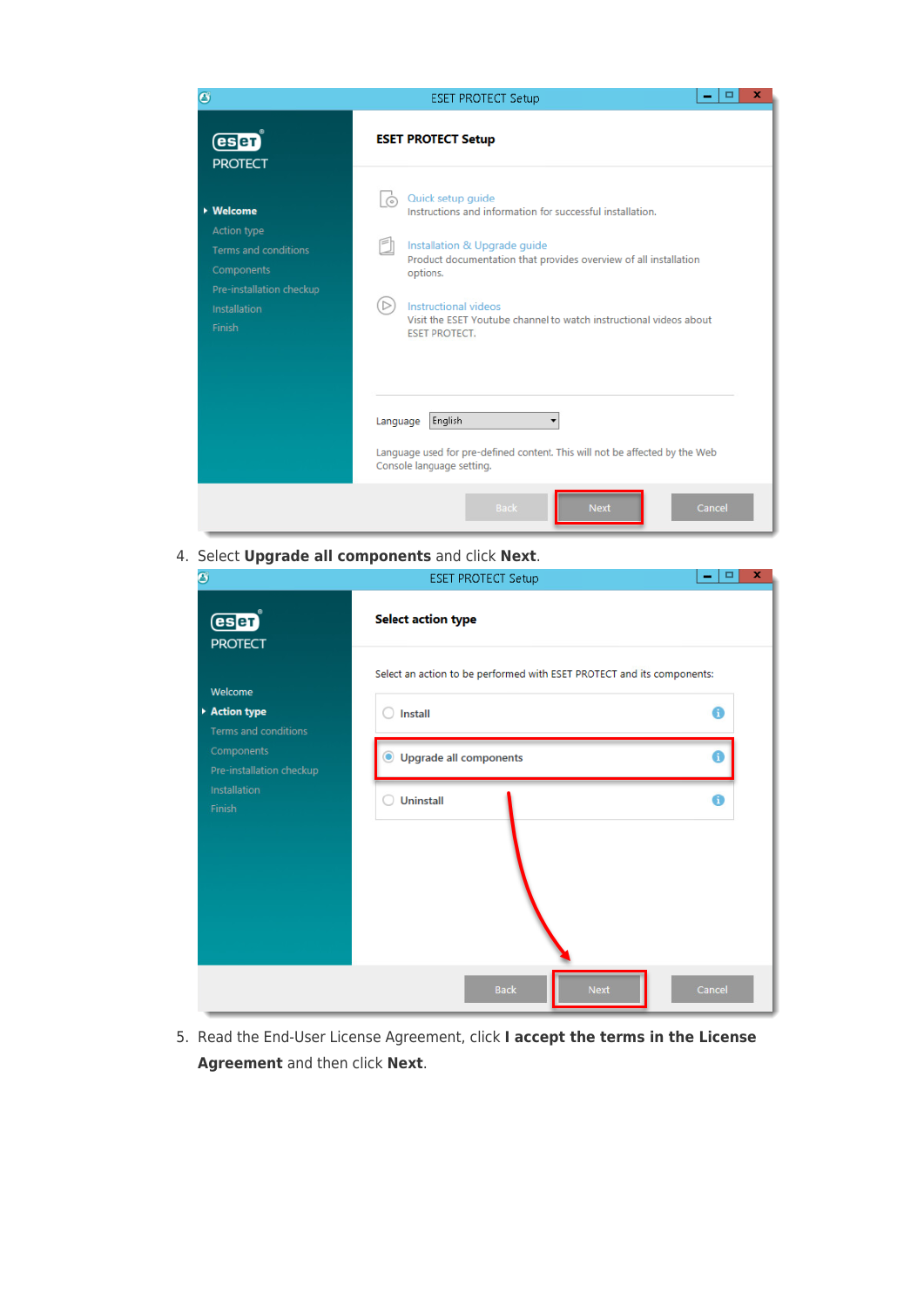

6. Review ESET PROTECT components that can be upgraded and click **Next**.

#### Apache Tomcat upgrade

- ESET PROTECT Web Console upgrade works only if Apache Tomcat was installed via the All-in-one installer. ESET PROTECT Web Console upgrade is not supported if a custom version of Apache Tomcat is installed (manual installation of Tomcat service via service.bat).
- . Apache Tomcat upgrade will delete the ESMC folder located in C:\Program Files\Apache Software Foundation\[ Tomcat folder ]\webapps\. If you use the ESMC folder to store additional data, make sure to back up the data before upgrading.
- If C:\Program Files\Apache Software Foundation\[ Tomcat folder ]\webapps\ contains additional data (other than the ESMC and ROOT folders), Apache Tomcat upgrade will not take place and only the Web Console will be upgraded.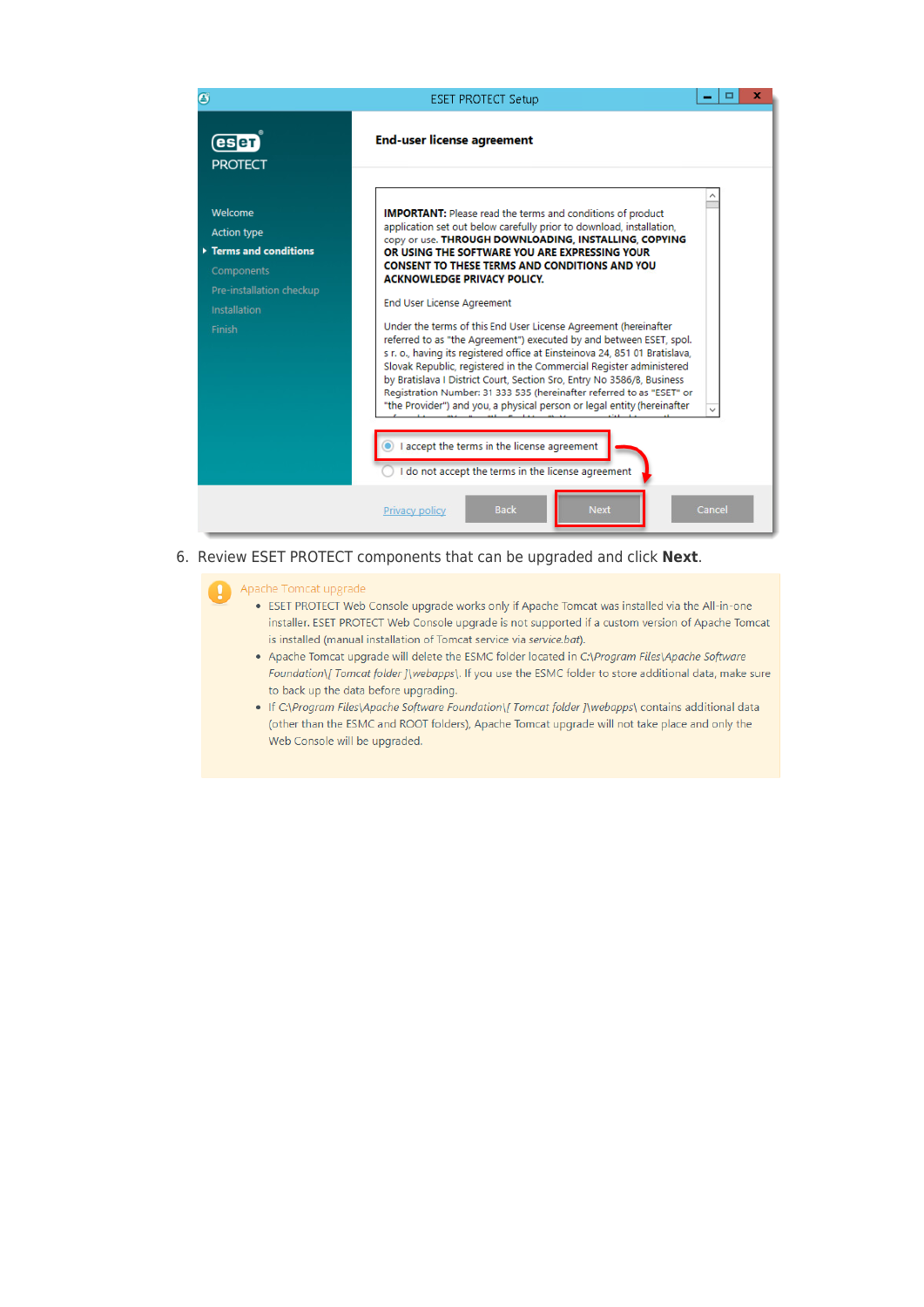| <b>ESET PROTECT Setup</b>                                    |                                                                                                                                                                                     | п      | × |
|--------------------------------------------------------------|-------------------------------------------------------------------------------------------------------------------------------------------------------------------------------------|--------|---|
| (eser)<br><b>PROTECT</b>                                     | <b>Components to upgrade</b>                                                                                                                                                        |        |   |
| Welcome<br><b>Action type</b><br><b>Terms and conditions</b> | <b>ESET PROTECT Server</b><br>$\checkmark$<br><b>ESET Management Agent</b><br>$\checkmark$<br><b>Mobile Device Connector</b><br><b>Microsoft SQL Server Express</b><br>$\checkmark$ | A      |   |
| ▶ Components<br>Pre-installation checkup<br>Installation     | <b>ESET PROTECT Webconsole</b><br>$\checkmark$<br><b>Apache Tomcat</b><br>$\vee$                                                                                                    | A      |   |
| Finish                                                       | <b>Rogue Detection Sensor</b><br>$\vee$<br><b>WinPCAP</b><br>$\checkmark$                                                                                                           | A      |   |
|                                                              | <b>Apache HTTP Proxy</b><br>$\checkmark$                                                                                                                                            | A      |   |
|                                                              |                                                                                                                                                                                     |        |   |
|                                                              | <b>Next</b><br><b>Back</b>                                                                                                                                                          | Cancel |   |

7. If you are upgrading the Web Console, make sure that 64-bit Java is installed. If you have multiple Java versions installed on your system, we recommend that you uninstall earlier Java versions (the oldest supported version is Java 8) and keep only the latest version of Java.

#### Oracle Java licensing

Starting January 2019, Oracle JAVA SE 8 public updates for business, commercial or production use require a commercial license. If you do not purchase a JAVA SE subscription, you can use this guide to transition to a no-cost alternative and install one of the listed supported Java editions.

- 1. To select the already installed Java, click **Select a Java installation**, select the folder where Java is installed (with a subfolder bin, for example, C:\Program Files\Amazon Corretto\jdk11.0.6\_10) and click **OK**. The installer prompts you if you have selected an invalid path.
- 2. Click **Upgrade** to continue or change to change the Java installation path.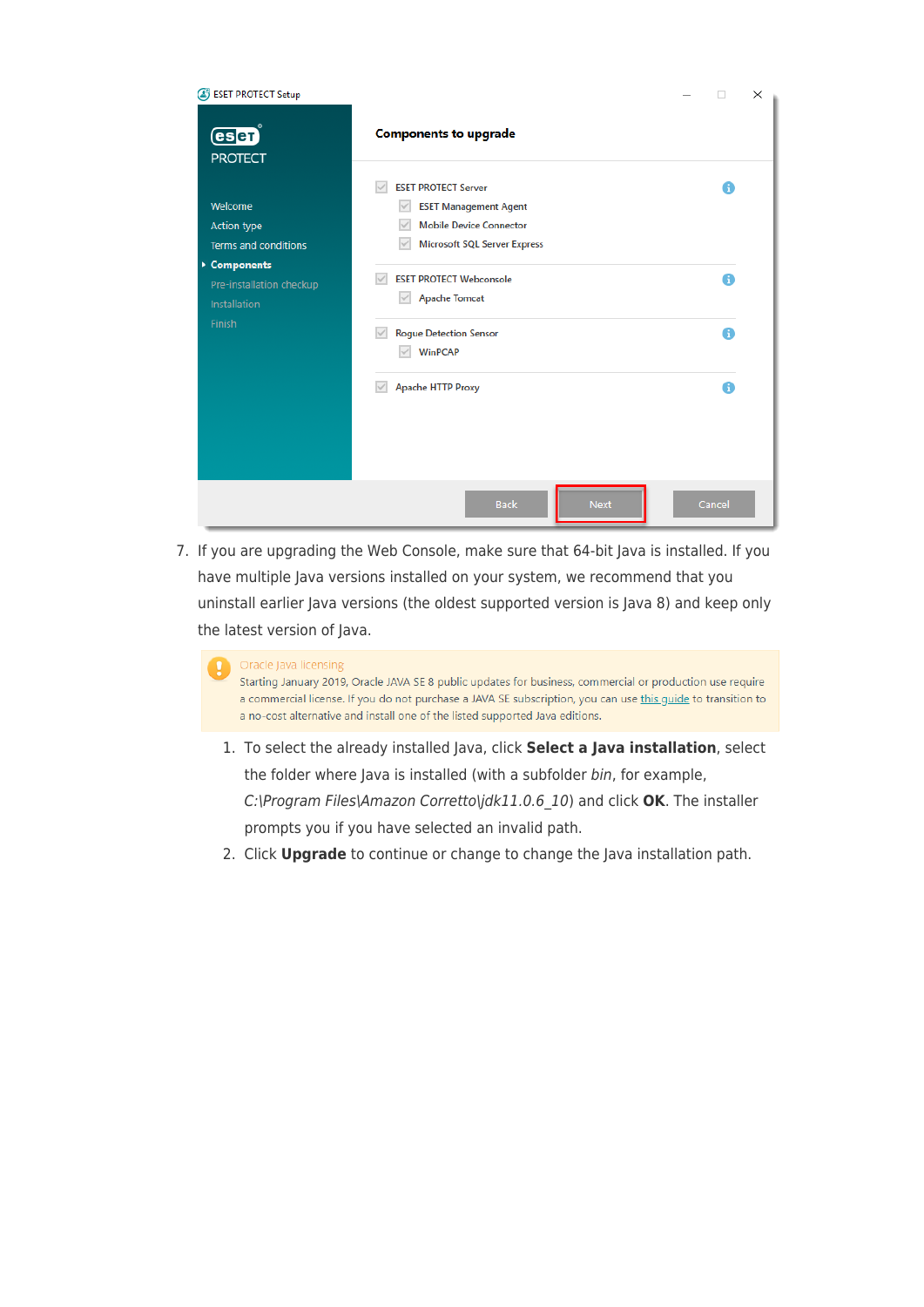

8. When the upgrade is in progress, the ESET PROTECT Installation Wizard is unresponsive. The upgrade can take longer, depending on your system configuration.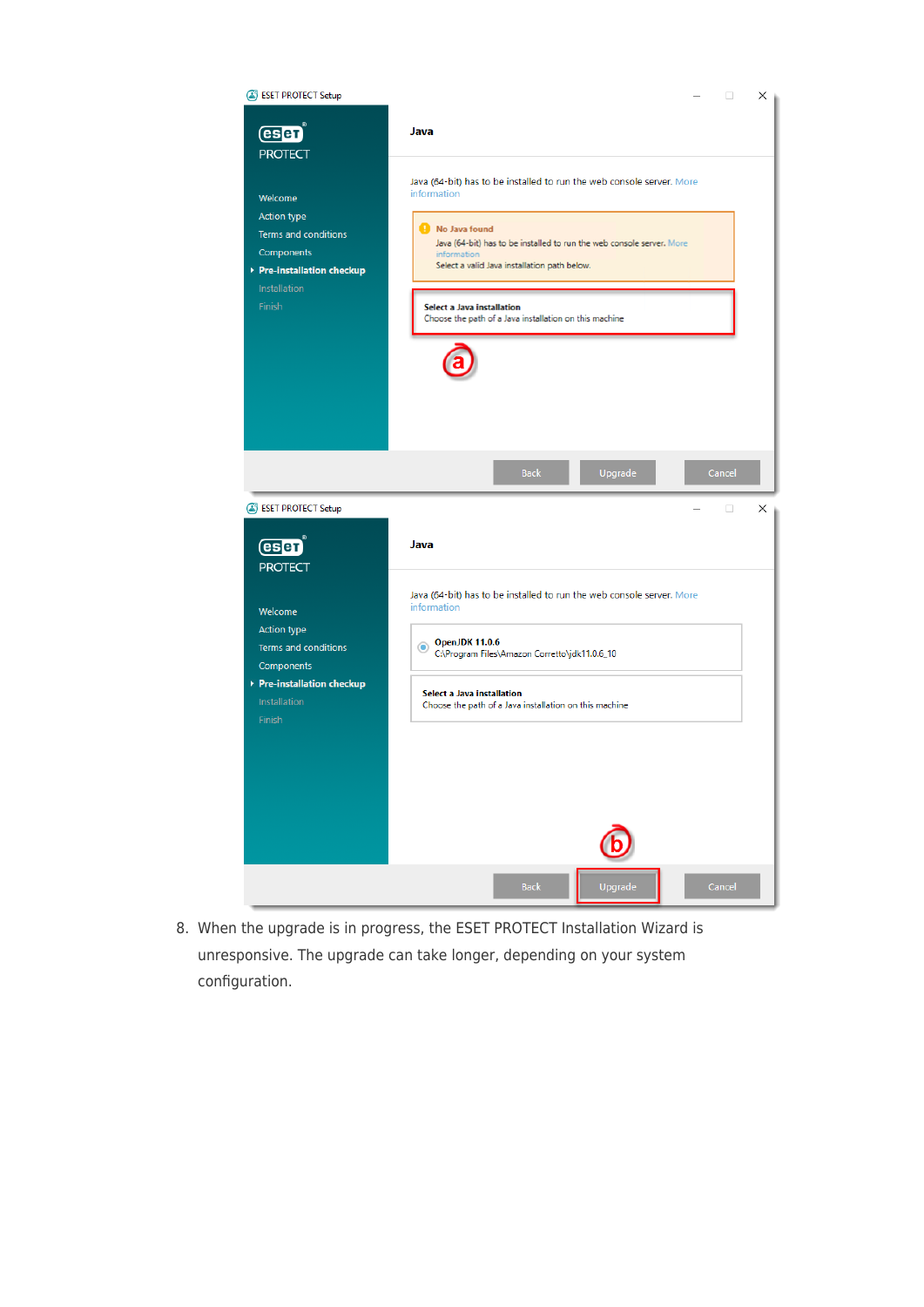| <b>B</b> ESET PROTECT Setup<br>(esen)<br><b>PROTECT</b>                                                                     | <b>Upgrade in progress</b>                                                                                                                                                                                                                                                     | П                                                                                                                                                   |
|-----------------------------------------------------------------------------------------------------------------------------|--------------------------------------------------------------------------------------------------------------------------------------------------------------------------------------------------------------------------------------------------------------------------------|-----------------------------------------------------------------------------------------------------------------------------------------------------|
| Welcome<br><b>Action type</b><br>Terms and conditions<br>Components<br>Pre-installation checkup<br>▶ Installation<br>Finish | <b>COMPONENT</b><br><b>Microsoft SQL Server Express</b><br><b>ESET PROTECT Server</b><br><b>Mobile Device Connector</b><br><b>ESET Management Agent</b><br><b>Apache Tomcat</b><br><b>ESET PROTECT Webconsole</b><br><b>Rogue Detection Sensor</b><br><b>Apache HTTP Proxy</b> | <b>ESTIMATED TIME</b><br>20 minute(s)<br>5 minute(s)<br>5 minute(s)<br>2 minute(s)<br>5 minute(s)<br>5 minute(s)<br>$1$ minute $(s)$<br>1 minute(s) |
|                                                                                                                             | <b>Back</b>                                                                                                                                                                                                                                                                    | <b>Next</b><br>Cancel                                                                                                                               |

9. After the upgrade is completed, click **Finish**.

| <b>ESET PROTECT Setup</b><br>Œ                                                                                                      | $\times$<br>$\Box$                                      |
|-------------------------------------------------------------------------------------------------------------------------------------|---------------------------------------------------------|
| $\overline{\text{C}}$<br><b>PROTECT</b>                                                                                             | <b>Upgrade successful</b>                               |
| Welcome<br>Action type<br>Terms and conditions<br>Components<br>Pre-installation checkup<br>Installation<br>$\triangleright$ Finish | <b>ESET PROTECT Server installation was successful.</b> |
|                                                                                                                                     | <b>Finish</b><br>Back<br><b>Next</b>                    |

10. Open the web browser and log in to the upgraded ESET PROTECT Web Console.